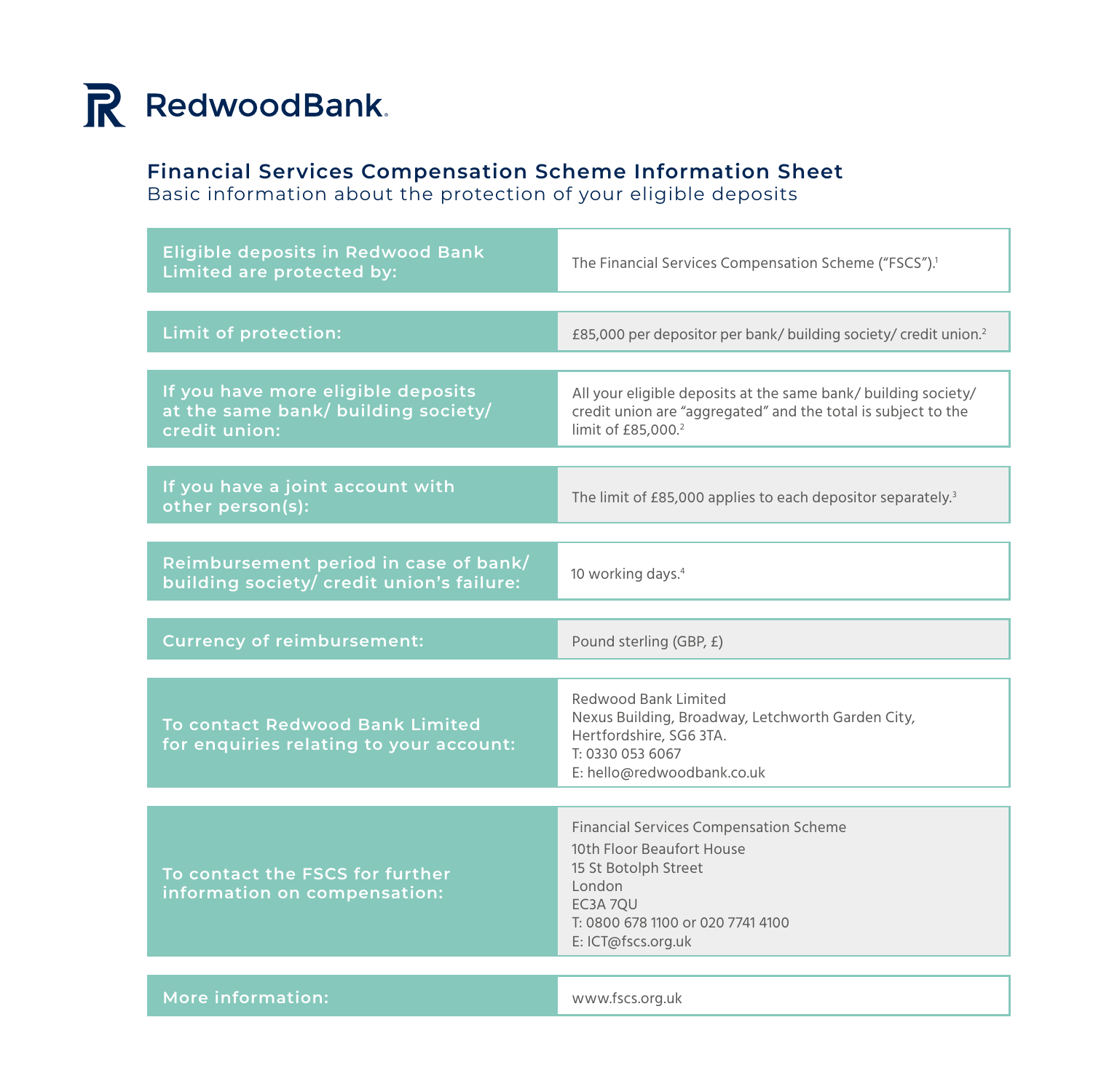### **Additional information**

#### **1 Scheme responsible for the protection of your eligible deposit**

Your eligible deposit is covered by a statutory Deposit Guarantee Scheme. If insolvency of your bank, building society or credit union should occur, your eligible deposits would be repaid up to £85,000 by the Deposit Guarantee Scheme.

# **2 General limit of protection**

If a covered deposit is unavailable because a bank, building society or credit union is unable to meet its financial obligations, depositors are repaid by a Deposit Guarantee Scheme. This repayment covers a maximum of £85,000 per bank, building society or credit union. This means that all eligible deposits at the same bank, building society or credit union are added up in order to determine the coverage level. If, for instance a depositor holds a savings account with £80,000 and a current account with £20,000, he or she will only be repaid £85,000.

In some cases eligible deposits which are categorised as "temporary high balances" are protected above £85,000 for six months after the amount has been credited or from the moment when such eligible deposits become legally transferable. These are eligible deposits connected with certain events including:

- (a) certain transactions relating to the depositor's current or prospective only or main residence or dwelling;
- (b) a death, or the depositor's marriage or civil partnership, divorce, retirement, dismissal, redundancy or invalidity;
- (c) the payment to the depositor of insurance benefits or compensation for criminal injuries or wrongful conviction.

More information can be obtained under www.fscs.org.uk

## **3 The limit of protection for joint accounts**

In case of joint accounts, the limit of £85,000 applies to each depositor. However, eligible deposits in an account to which two or more persons are entitled as members of a business partnership, association or grouping of a similar nature, without legal personality, are aggregated and treated as if made by a single depositor for the purpose of calculating the limit of £85,000.

### **4 Reimbursement**

The responsible Deposit Guarantee Scheme is the Financial Services Compensation Scheme, 10th Floor Beaufort House, 15 St Botolph Street, London, EC3A 7QU, Tel: 0800 678 1100 or 020 7741 4100, Email: ICT@fscs.org.uk. It will repay your eligible deposits (up to £85,000) within 20 working days until 31 December 2018; within 15 working days from 1 January 2019 until 31 December 2020; within 10 working days from 1 January 2021 to 31 December 2023; and within 7 working days from 1 January 2024 onwards, save where exceptions apply.

Where the FSCS cannot make the repayable amount available within 7 working days, it will, from 1 June 2016 until 31 December 2023, ensure that you have access to an appropriate amount of your covered deposits to cover the cost of living (in the case of a depositor which is an individual) or to cover necessary business expenses or operating costs (in the case of a depositor which is not an individual or a large company) within 5 working days of a request.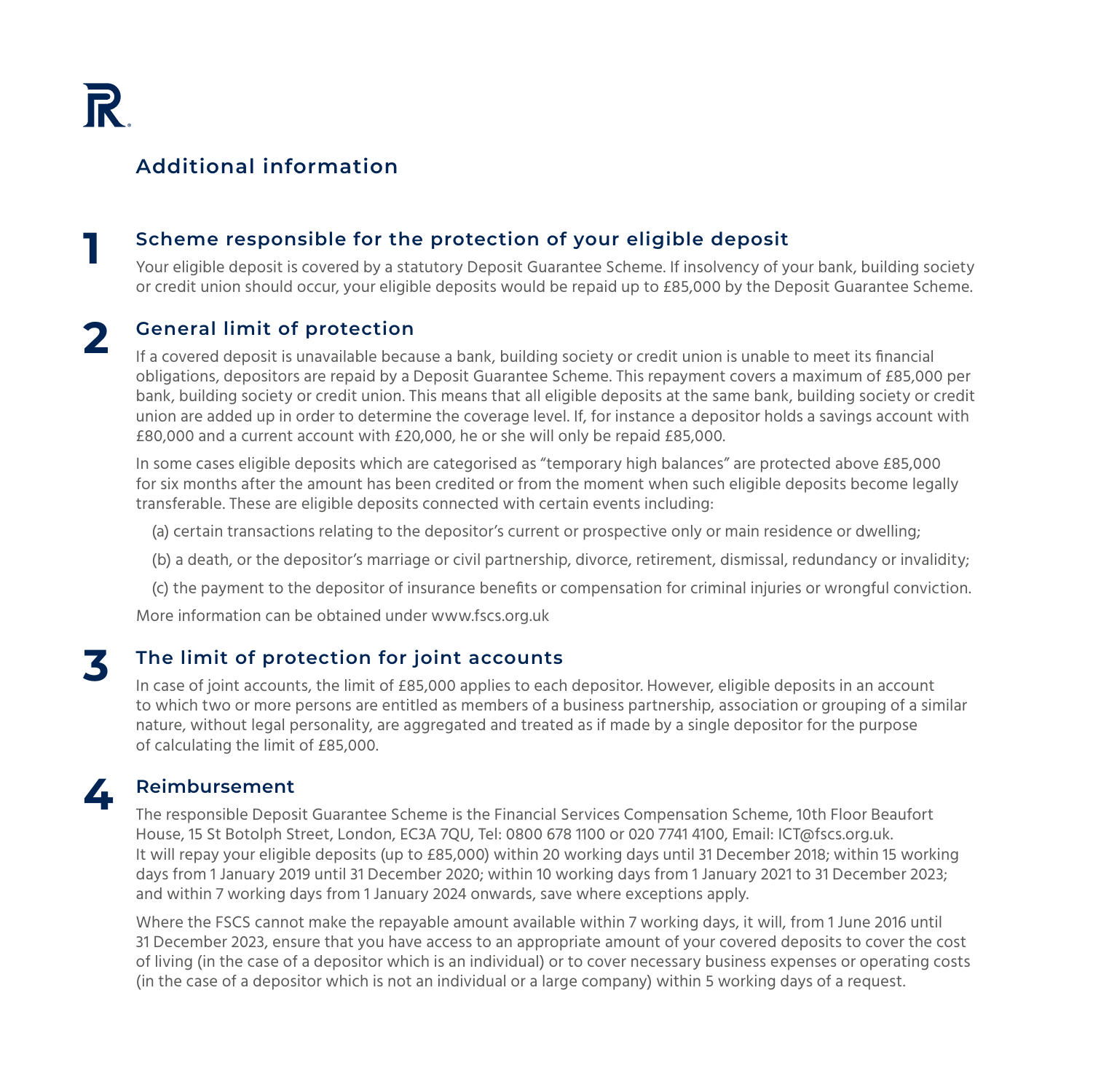If you have not been repaid within these deadlines, you should contact the Deposit Guarantee Scheme since the time to claim reimbursement may be barred after a certain time limit. Further information can be obtained under http://www.fscs.org.uk.

### **Other important information**

In general, all retail depositors and businesses are covered by Deposit Guarantee Schemes. Exceptions for certain deposits are stated on the website of the responsible Deposit Guarantee Scheme. Your bank, building society or credit union will also inform you of any exclusions from protection which may apply. If deposits are eligible, the bank, building society or credit union shall also confirm this on the statement of account.

#### **Exclusions**

A deposit is excluded from protection if:

- 1. The holder and any beneficial owner of the deposit have never been identified in accordance with money laundering requirements. For further information, contact your bank, bank building society or credit union.
- 2. The deposit arises out of transactions in connection with which there has been a criminal conviction for money laundering.
- 3. It is a deposit made by a depositor which is one of the following:

4. It is a deposit of a credit union to which the credit union itself is entitled.

• credit institution

• insurance undertaking

• financial institution

• reinsurance undertaking

- pension or retirement fund<sup>1</sup>
- public authority, other than a small local authority.

• investment firm

- 
- collective investment undertaking
- 5. It is a deposit which can only be proven by a financial instrument<sup>2</sup> unless it is a savings product which is evidenced by a certificate of deposit made out to a named person and which existed in the UK, Gibraltar or a Member State of the EU on 2 July 2014).
- 6. It is a deposit of a collective investment scheme which qualifies as a small company.<sup>3</sup>
- 7. It is a deposit of an overseas financial services institution which qualifies as a small company.<sup>4</sup>
- 8. It is a deposit of certain regulated firms (investment firms, insurance undertakings and reinsurance undertakings) which qualify as a small business or a small company $^{\rm 5}$  refer to the FSCS for further information on this category.
- 9. It is not held by an establishment of a bank, building society or credit union in the UK or, in the case of a bank or building society incorporated in the UK, it is not held by an establishment in Gibraltar.

#### **For further information about exclusions, refer to the FSCS website at www.FSCS.org.uk or www.prarulebook.co.uk**

1 Deposits by personal pension schemes, stakeholder pension schemes and occupational pension schemes of micro, small and medium sized enterprises are not excluded. <sup>2</sup> As listed in Part I of Schedule 2 to the Financial Services and Markets Act 2000 (Regulated Activities) Order 2001, read with Part 2 of that Schedule. <sup>3</sup> Under the Companies Act 1985 or Companies Act 2006. <sup>4</sup> See footnote 3. <sup>5</sup> See footnote 3.